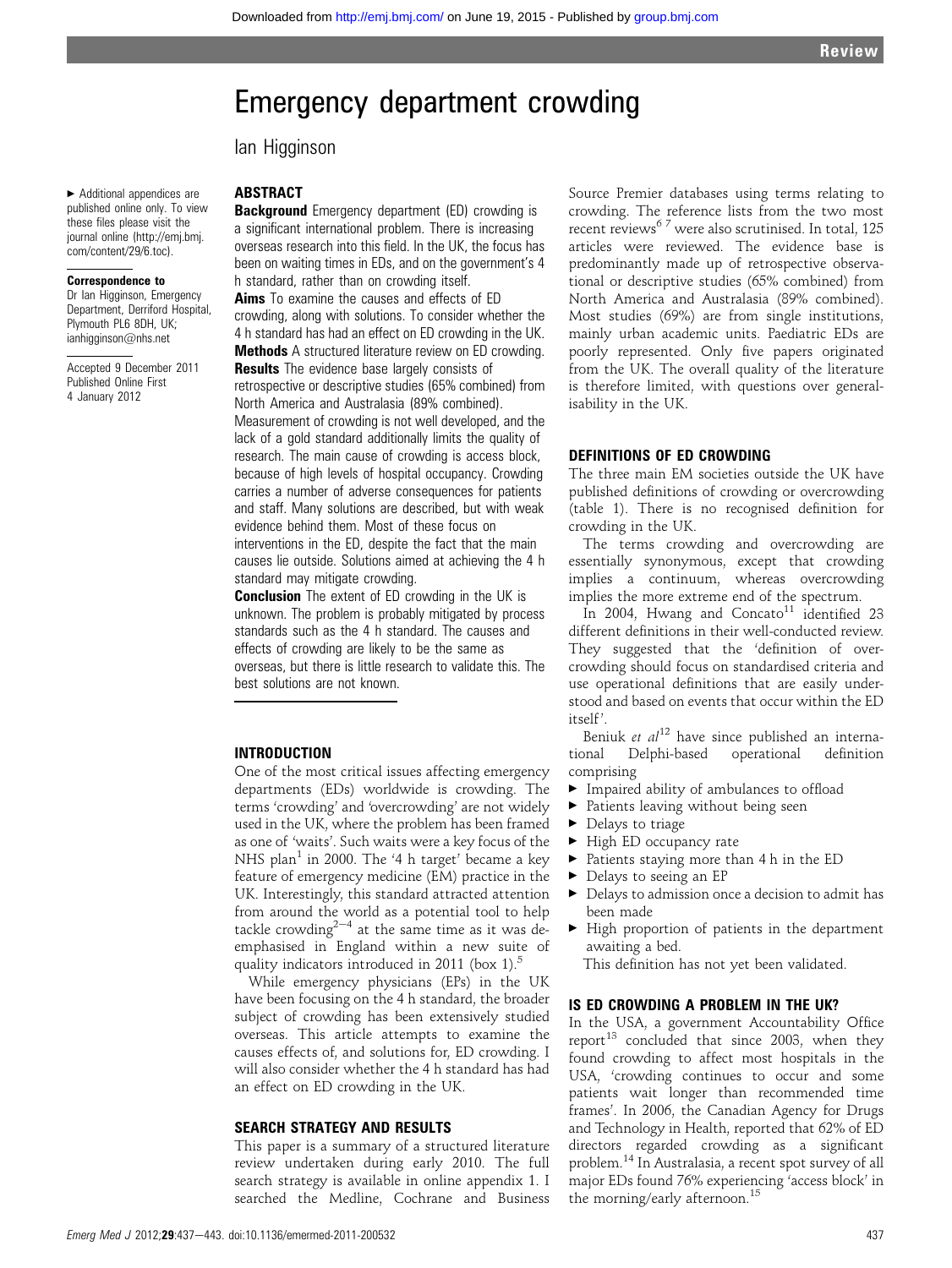Box 1 The 4 h standard, and the new UK emergency department (ED) quality indicators

## The 4 h standard

Introduced in 2000, this standard required that 98% of patients attending emergency departments (EDs) were assessed, treated and admitted or discharged within 4 h of arrival.

## New ED quality indicators<sup>118</sup>

- $\blacktriangleright$  Ambulatory care: admission rates for cellulitis and deep vein thrombosis.
- < Unplanned reattendance rate within 7 days.
- ▶ Total time spent in an ED: median, 95th centile and longest total time spent in the ED (the standard is now that the  $95<sup>th</sup>$ centile should be 4 hours).
- ► 'Left without being seen' rate.
- Service experience.
- < Time to initial assessment for ambulance arrivals (brief history, pain and early warning scores).
- < Time to treatment: time from arrival to start of treatment by a decision-making clinician.
- ▶ Consultant sign off (index conditions: adults with nontraumatic chest pain, febrile children less than 1 year old, and patients making an unscheduled return visit with the same condition within 72 h of discharge).

The UK model of EM differs from many North American and Australasian models in that admissions from, for example, general practitioners, often do not come through the ED but may go directly to other acute units. It is possible that models of care where patients are funnelled through a single entry point create conditions that favour crowding. In addition, the buffers provided by downstream admission units, along with the potential effect of the 4 h standard, may have an impact on crowding in the UK. This, and other differences, means that figures from overseas cannot be generalised to the UK.

I have been unable to identify any published prevalence studies looking at crowding in the UK. Indeed, without a definition, it cannot be measured. Although attainment against national process standards are routinely measured, $^{16}$  this gives no indication of crowding, and has, at least in the past, been subjected to manipulation.<sup>17</sup> Anecdotally, many, if not most, EDs in the UK experience crowding at some times. The definition of Beniuk et  $aI^{12}$  offers an opportunity, since at least some of

Table 1 International definitions of crowding

| <b>Learned society</b>                                       | Definition of crowding                                                                                                                                                                                                                                                                                                               |
|--------------------------------------------------------------|--------------------------------------------------------------------------------------------------------------------------------------------------------------------------------------------------------------------------------------------------------------------------------------------------------------------------------------|
| American College of<br>Emergency Physicians <sup>8</sup>     | Crowding occurs when the identified need for<br>emergency services exceeds available resources<br>for patient care in the emergency department (ED),<br>hospital, or both.                                                                                                                                                           |
| Canadian Association of<br>Emergency Physicians <sup>9</sup> | Emergency department (ED) overcrowding occurs<br>when the demand for emergency services exceeds<br>the ability of an emergency department to provide<br>quality care within appropriate time frames.                                                                                                                                 |
| Australasian College of<br>Emergency Medicine <sup>10</sup>  | Emergency department overcrowding refers to the<br>situation where emergency department function is<br>impeded primarily because the number of patients<br>waiting to be seen, undergoing assessment and<br>treatment, or waiting for departure exceeds the<br>physical bed and/or staffing capacity of the<br>emergency department. |

the criteria are starting to be routinely measured as part of national quality indicators. At the time of writing, only provisional data are available.<sup>18</sup>

## Measurement of crowding

A fundamental weakness is the lack of a measurement gold standard. There is a weak literature base describing scoring systems of crowding. They are summarised in online appendix 2.

The problems associated with the measurement of crowding feed through into the research. Proxy measures, which are open to influences other than crowding themselves, are commonly used. The most popular proxy measures are listed.

- 1. Ambulance diversion: subject to multiple influences such as institutional policy, proximity of neighbouring departments, financial considerations, and system-wide agreements.
- 2. Left without being seen (LWBS) rate: this is a proxy measure of waiting time, and is again subject to multiple influences such as patient attitudes and expectations, information offered, time of day, age, acuity, etc.
- 3. ED length of stay (LOS): there is an accepted association between increased ED LOS for admitted patients and crowding. This is on the basis that access block/ED boarding result in increased ED LOS. However, increased ED LOS will also contribute to crowding. The complicated relationship between ED LOS, ED efficiency, ED capacity and crowding has not been fully explored or established.

## Causes of crowding

General weaknesses in these mostly small studies include variable definition of hospital occupancy, use of surrogate markers of crowding, and implied causal relationship through demonstration of correlation.

## Input factors

Flottemesch et al offer a computer simulation of ED occupancy.19 The model would need validating elsewhere. The most striking feature was the long-lasting effect of arrivals surges on ED census. This has congruence with a study demonstrating 'entry overload' as the most common reason for ambulance diversion in one Australian unit.<sup>20</sup> As far as case mix is concerned, the same study described some episodes of ambulance bypass because of high-acuity patients. However, two studies attempting to examine whether lower-complexity patients had an effect on crowding found no effect.<sup>21</sup><sup>22</sup>

## Throughput factors

Asaro et  $al^{23}$  linked deterioration in ED process times with numbers of admitted patients, boarders and inpatient bed utilisation. Harris and Sharma $^{24}$  argue that mean patient care time in the ED is linked to both hospital capacity and numbers of ED doctors and nurses.

## Output factors

The only UK study that looked at causes found a correlation between hospital occupancy figures and the number of patients waiting more than 4 h in the  $ED.^{25}$  However, the study was undertaken at a time when doubt was being expressed over the reliability of reported data around 4 h figures.<sup>17</sup>

Dunn demonstrated improved ED performance, and reduced ED crowding as measured by ED occupancy rate, during a hospital strike in Australia.<sup>26</sup> During the strike, hospital elective activity was suspended, and inpatient occupancy fell. Although there is potential for confounding variables (reduced inpatient activity will increase availability of inpatient teams to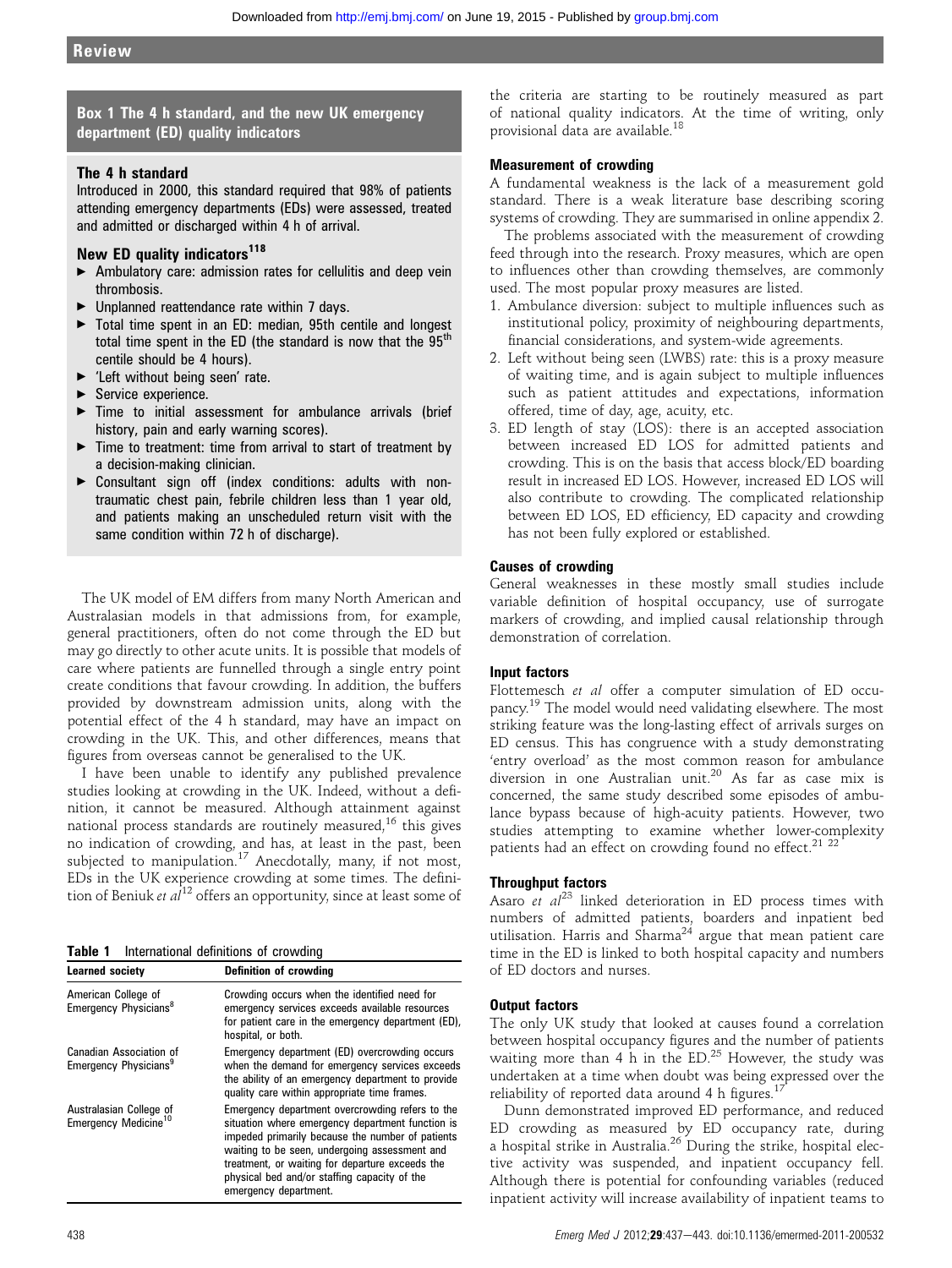attend ED and may improve access to diagnostics, etc) the effect was impressive. Schull et  $al^{27}$  also showed a striking relationship between systemic hospital capacity and ED crowding, after hospital restructuring in Toronto.

Other papers examined the effect of hospital occupancy on ED performance. $28-35$  The general trend is for an association between increasing hospital occupancy and increased access block or LOS in EDs. The point at which crowding develops is uncertain. Hillier et  $aI^{33}$  detected an inflection point in ED performance from levels of hospital occupancy above 80%, and Forster et  $al^{28}$  at 90%.

I found two attempts to link access to specialised beds with ED crowding, neither of which were of sufficient quality to allow conclusions to be drawn.<sup>36 37</sup>

## EFFECTS OF CROWDING

There is extensive literature on a variety of potential effects of crowding. Most are retrospective observational studies, often from single EDs/research groups and usually focused on adult populations. None of these papers originate from the UK. Most of the papers demonstrate a negative effect on patient care, suggesting potential publication bias. General weaknesses include use of surrogate markers of crowding and implied causal relationship. However, it is striking that there is an array of articles, many of high quality, demonstrating adverse consequences of crowding.

The accepted relationship between ED LOS and crowding has been examined. Bazarian et al found shorter stays for discharged patients after the opening of a short stay unit for boarding admitted patients.<sup>38</sup> Five other authors demonstrated relationships between process times and proxy measures of crowding, although the methodology was variable. $39-43$ 

Three studies have demonstrated increased inpatient LOS for patients admitted during periods of access block. The two Australian papers were well controlled,<sup>44 45</sup> although the older paper from the USA used much more crude data.<sup>46</sup>

If patients stay longer, either in ED or in hospital, there will be an associated opportunity cost. Several papers from the USA attempt to quantify this and do show a cost. $47-50$  Stuart demonstrates how the case mix model used to fund Australasian EDs underestimates the activity associated with providing care for patients boarding in the  $ED<sup>51</sup>$  This financial model is more applicable to our setting, although the calculations are based on longer ED stays then we experience in the UK.

If crowding creates delays and unpleasant conditions in EDs, one would expect it to be associated with poor patient experience. A number of papers have examined this. $41 \times 43 \times 52 - 58$ There seems to be a clear relationship between crowding and patients leaving without being seen, or having reduced satisfaction. Crowding is also reported to reduce physician job satisfaction.<sup>59 60</sup>

Clinical outcomes have received substantial attention. A collection of papers have examined whether analgesia practice is affected by crowding. $61-65$  All except one small study demonstrated delays to analgesia. Other papers have shown: a small increase in ambulance transport time due to diversion (clinical significance uncertain) $^{66}$   $^{67}$ ; delays in getting antibiotics in pneumonia<sup>68 69</sup>; increased risk of ventilator-associated pneumonia in trauma<sup>68</sup>; delays, reduced compliance with guidelines and worse outcomes in patients with chest pain<sup>70-73</sup>; delays to surgery in fractured neck of femur<sup>74</sup>; and increased risk of dying from necrotising fasciitis.<sup>75</sup> Finally, three studies have looked at mortality associated with crowding. Two papers from Australia have shown increased mortality in patients admitted from

overcrowded departments, $3476$  although the definition used in one of these papers is a little hazy. Two papers I found,77 78 along with two reported by Pham et  $al$ ,  $67$  failed to find an association between ambulance diversion and increased mortality, although the results may be confounded by system factors (even during diversion many centres will still receive critically ill patients).

Bernstein et  $al^{79}$  conducted a review of the literature examining the effect of crowding on clinically orientated outcomes. There was good crossover of studies identified by this group and those included here. Of the additional papers identified, one reported an association between crowding and increased frequency of medical error, and one suggested that crowding was more common in hospitals used by socially disadvantaged patients.

Why should crowding be associated with poorer outcomes for some groups of patients? One can hypothesise:

- There are delays getting patients into ED spaces to allow assessment and treatment.
- < Patients spend longer in EDs than in the specialised environments best adapted for their ongoing care. Bundles of care specific to their needs (eg, intensive care unit ventilator care) may therefore be delayed.
- ▶ Resources are diverted towards caring for patients who should be in other environments, rather than for new arrivals.
- < Staff are busier and therefore more likely to be prone to error/ will have less time for each individual patient.
- < General working conditions become suboptimal.
- < Access block is typically a daytime phenomenon, so that patients are admitted to hospital in the evenings and nights/weekends, when inpatient resource levels also drop.
- < If crowding affects hospitals with more vulnerable patient groups, the risk of adverse outcomes will be higher.

## SOLUTIONS FOR CROWDING

The complexity of the crowding problem is evident in the number of solutions proposed. Most of the literature is from overseas and characterised by the same difficulties with measurement and proxy markers as I have previously described. There are two systematic reviews in this group. Most interventional studies are retrospective, although there are some prospective trials and even a couple of randomised controlled trials.

#### Reviews and multipronged solutions

Cooke et  $al^{80}$  examined ED waits in 2004. They identified multiple potential interventions, while acknowledging that many had limited or no evidence behind them. A subsequent Canadian systematic review, specifically into crowding,<sup>81</sup> highlighted similar breadth in potential interventions.

Cameron et  $aI$ <sup>82</sup>, Burns et  $aI^{83}$  and Yancer et  $aI^{84}$  have demonstrated the potential efficacy of a broad strategy. Munro et  $al$ ,<sup>85</sup> in a paper from the UK, described a multiplicity of temporary interventions used to bring EDs under the 4 h standard during a 'monitoring week'. This work carried financial as well as performance management consequences if hospitals did not succeed. Cameron et  $al^{86}$  also describes how financial incentives can drive improvements, although subsequent research from the same health system seems to suggest that crowding remained an ongoing problem despite such persuasion.

#### Input factors

Redirection of patients to alternative facilities from triage is described in four papers from the USA. $87-90$  These studies predominantly looked at feasibility and safety, although one did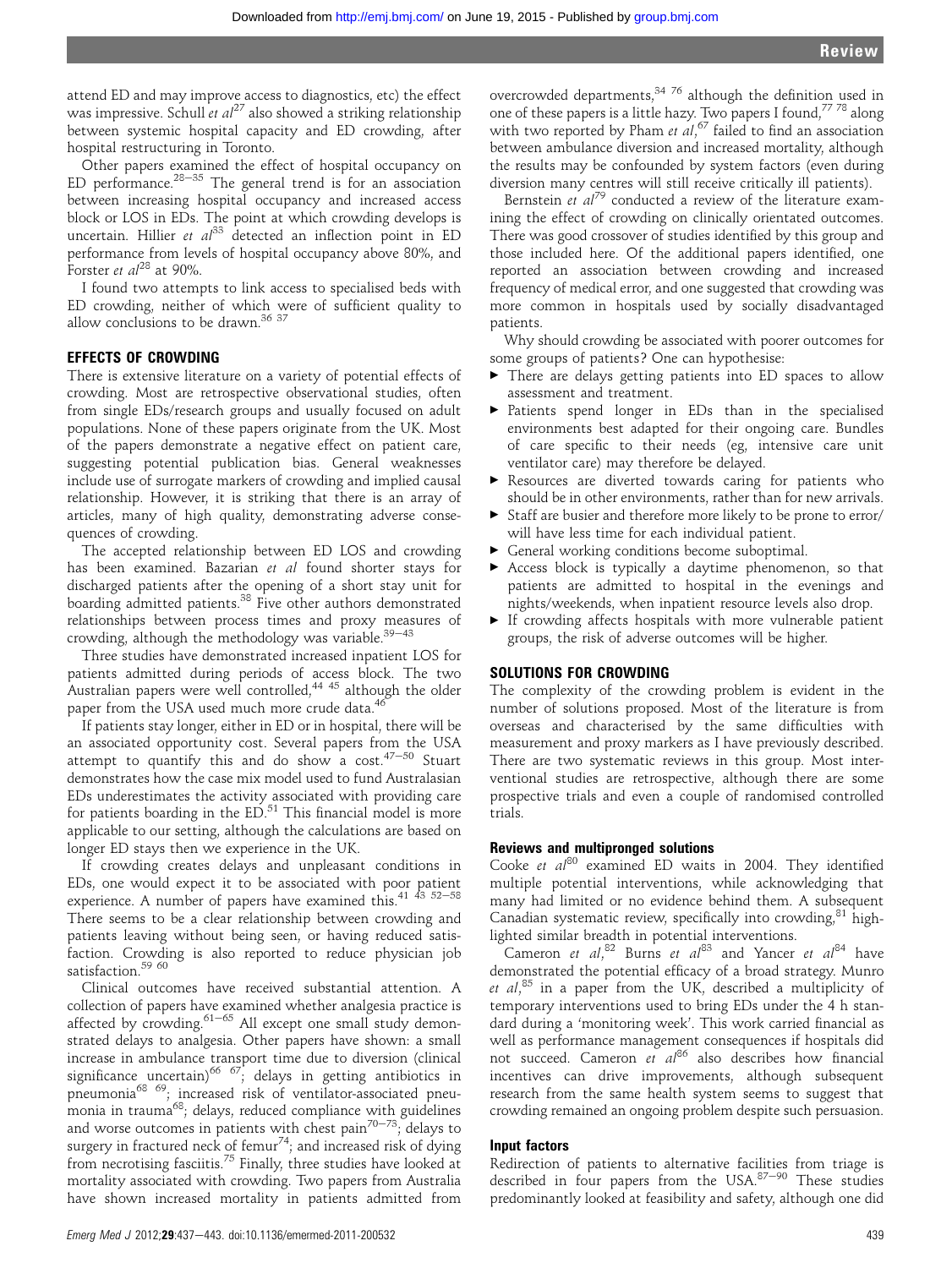describe reduced overall ED LOS and LWBS rate during the intervention period.

Ambulance diversion is described in one paper as a potential solution for crowding, rather than an effect of it.<sup>91</sup> Initially, the intervention was successful, but further into the study this success was reversed. Proudlove et  $al$ , $^{92}$  in a paper on bed management, present a possible reason for this, arguing that ambulance diversion or its equivalents may prevent hospitals from 'consuming their own smoke'. For example, in order to protect its elective capacity, a hospital may elect to divert patients away, instead of managing such elective capacity differently.

#### Throughput factors

Sinreich and Marmor<sup>93</sup> offer a computer model suggesting that the major causes of process delays in ED are imaging, waiting for blood tests, and waiting for a physician evaluation. Several authors have shown improvements in ED LOS  $+/-$  LWBS rate from individual process improvements directed at these components within EDs. These include the use of bedside registration, <sup>94 95</sup> senior physicians seeing patients at triage, <sup>96</sup> and improved laboratory systems offering faster turnaround. $97-99$  Queue management systems based on lean ('streaming'),<sup>100</sup> and structural reorganisation to bring teams forward in the process, $^{101}$  have both been shown to reduce ED census. Thornton and Hazell<sup>102</sup> describe how ED efficiency and occupancy were improved when junior doctors went on strike. The suggestion is that senior doctors are better. The confounding factor here was that elective surgery was cancelled, and emergency capacity therefore increased. Finally, Boyle et  $al^{103}$  describe an ambitious redesign of a complete ED system. Unfortunately, no ED-based process measures were included beyond continued success in meeting the 4 h standard.

#### Output factors

Most of the literature I identified in this domain examined relatively small-scale solutions to output issues, compared with the systemic nature of the problem. The survey of Bazzoli et  $al^{104}$  confirms the feeling among stakeholders in US health markets that hospital capacity constraints impact on EDs. Staffing was identified as a key component of capacity. Khare et  $al^{105}$  modelled an ED and showed that the departure rate was the key factor in ED LOS, and that simply increasing ED physical capacity would not cure crowding. This proposition was supported in the real world by Han *et al*,  $^{106}$  who reported no change in ambulance diversion and an increase in ED LOS, when the number of beds in their ED was doubled. Viccelio et  $al^{107}$ have demonstrated the safety of a protocol allowing patients to be 'pushed' into inpatient hallways, but did not study the effect on crowding, while Hung and Kissoon<sup>108</sup> (computer modelling) and Quinn et  $al^{109}$  (real world) demonstrated a small reduction in ED LOS  $+/-$  ambulance diversion when patients were transferred directly into inpatient beds without waiting to be reviewed by inpatient teams. The best-studied intervention is the use of holding units, observation units or assessment units to decant patients from the ED. The computer model $108$  and five studies $38$   $110-113$  describing this change demonstrate some potential benefits, although three of the real-world studies used weak outcome measures, and the effects across all studies were variable.

Finally, Frank et  $al^{114}$  describe an innovative psychiatric emergency centre designed to stream away psychiatric patients. This important subset of patients can consume disproportionate

resources, and tolerate waits poorly. Unfortunately, the paper does not describe the effect on crowding, or waits, for this group of patients.

#### **Overall**

Multiple solutions have been studied, but few have been studied well. Solutions aiming to manipulate input have not been shown to be effective. Improving processes in the ED has been shown to reduce LOS, although the effect on crowding is uncertain. Increasing the physical size of the ED is of uncertain benefit. The use of downstream assessment units, which act as buffers between the ED and the main hospital, has been shown to be effective. There is a paucity of research directed at the known key causes.

#### HAS THE 4 H STANDARD BEEN AN EFFECTIVE TOOL FOR COMBATING ED CROWDING?

ED crowding is not measured in the UK. It is therefore not possible to state whether the 4 h standard has reduced it. It is possible to state that the 4 h standard has resulted in most patients spending <4 h in EDs (table 2).

There is a theoretical basis to understanding the potential effect of the 4 h standard on ED crowding. Little's law, used to describe flow on production lines, can be rewritten for the ED:

Mean number of patients in the ED = mean arrival rate  $\times$ mean time spent in the system.<sup>116</sup>

For an ED, the arrival rate is not open to control. Reducing overall time in the ED by limiting stays to, for example, 4 h will reduce the number of patients in the ED, and hence crowding.

The standard has been a powerful driver for multiple interventions designed to manage demand, improve ED efficiency and throughput, and drive improved flow through hospitals. As there is strong crossover between interventions designed to help achieve the 4 h standard and those that are proposed to reduce crowding, it is reasonable to assume that crowding has been reduced as a result. It should be stressed, however, that I found no objective evidence to support this assertion.

#### WHAT NEXT?

This study triangulates well with other published research in this field. In addition, Morris et  $aI^{117}$  have recently published a detailed 'conceptual synthesis' aiming to review potential solutions for ED crowding. They concluded that the 'literature on solutions is less well developed and therefore less useful to practice'. There is a disconnect between research looking at causes and that studying solutions. While the causes of ED crowding appear to lie outside the ED, the solutions studied have predominantly been within EDs. One might speculate that this is because EPs will research what they can influence (processes within the ED), or, because other known factors such as hospital occupancy are extremely difficult to influence and study. Future research needs to be directed more clearly at the principal causes.

|                         |  | <b>Table 2</b> Reported national performance against 4 h |  |
|-------------------------|--|----------------------------------------------------------|--|
| standard <sup>115</sup> |  |                                                          |  |

| Period covered by data               | Percentage of patients<br>spending <4 h in EDs |
|--------------------------------------|------------------------------------------------|
| Oct-Dec 2002 (oldest data available) | 78                                             |
| $0ct - Dec$ 2009                     | 97.84                                          |

ED, emergency department.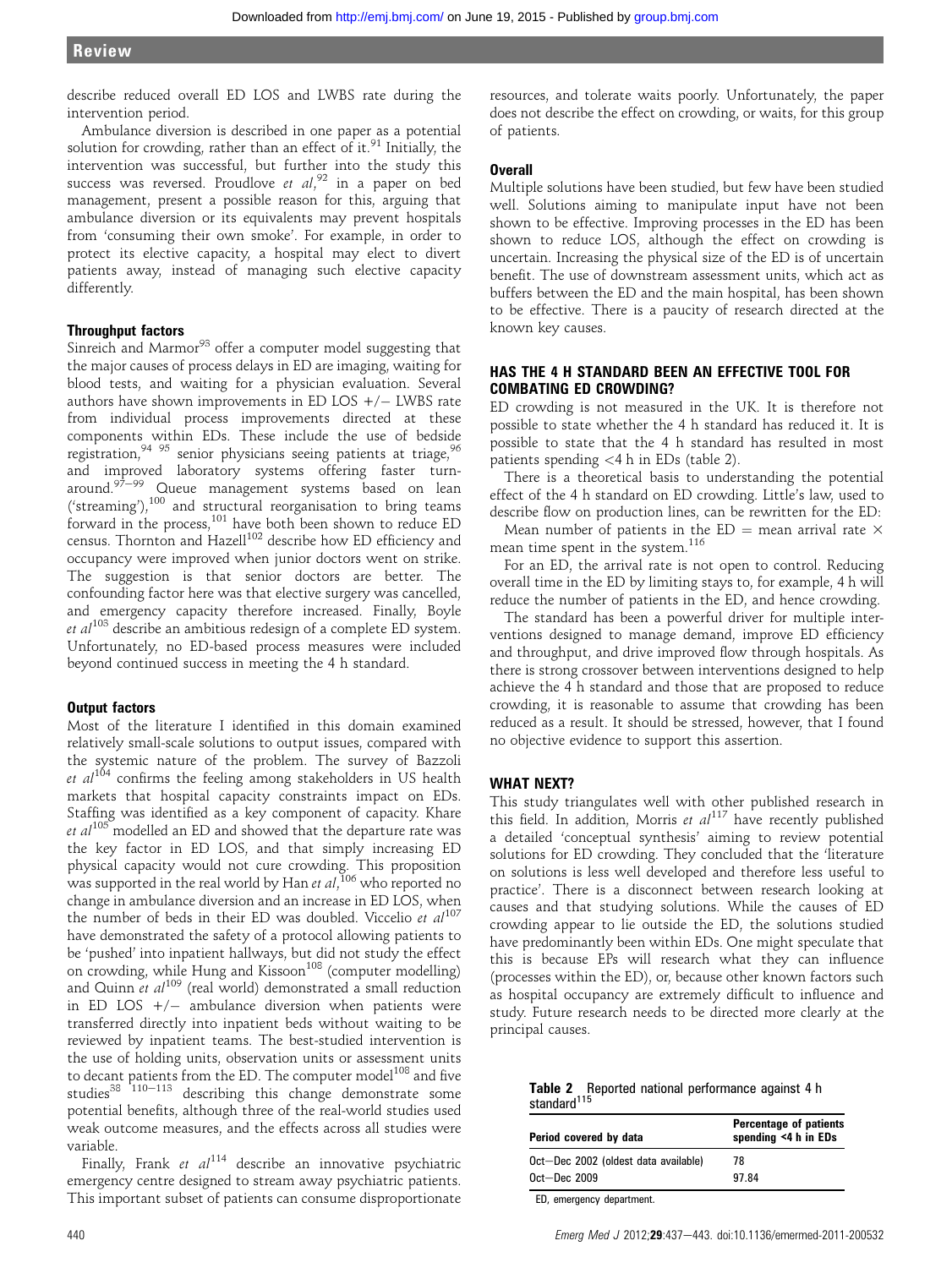#### SUMMARY

Crowding is a significant problem in EDs around the world. There is a substantial but relatively weak evidence base, largely made up of retrospective observational studies from North America and Australasia. Most of the research in this area has been carried out by EPs, with potential for bias.

Measurement of crowding is not well developed, with poor derivation/validation and gold standards that can be questioned. Measures that have been developed are not generally used in crowding research.

Access to inpatient beds is the likely main cause of ED crowding. There is a reasonable body of evidence correlating hospital occupancy/capacity with ED crowding. Access to specialised hospital beds has not been established as a contributory factor. Arrivals surges can lead to prolonged increases in ED census. There is no evidence suggesting that low-acuity patients cause ED crowding, although high-acuity patients may do so.

A wide range of effects due to crowding have been demonstrated, and there seems little doubt that it is harmful. Crowding reduces departmental efficiency and may increase ED LOS in and of itself. It has been associated with increased inpatient LOS and poor patient/physician satisfaction. A variety of effects on morbidity and mortality have been demonstrated. There is direct and opportunity cost associated with the phenomenon. Ability to respond to major disasters and emergencies may be affected.

Multiple potential solutions are described, both individual and multipronged. There is limited evidence in this domain. Multipronged solutions may be more effective. These are directed at input, throughput and output domains. The effect of the 4 h standard on ED crowding in the UK is not known, but is likely to be beneficial.

Recommendations for action are listed below.

< The problem of 'waits' in EDs in the UK should be reframed as one of 'crowding,' to bring us into line with international EM.

## Box 2 Jargon buster

| Jargon                     | <b>Definition</b>                                                                                                                                                                                                               |
|----------------------------|---------------------------------------------------------------------------------------------------------------------------------------------------------------------------------------------------------------------------------|
| Ambulance diversion        | Where ambulances are diverted to another emergency<br>department (ED) from the one they would normally have<br>gone to under normal circumstances                                                                               |
| Access block               | Access to hospital beds is blocked, meaning that patients<br>cannot be admitted to them. The term 'exit block' is<br>synonymous                                                                                                 |
| Assessment unit            | Typically medical, surgical, paediatric case mix. Usually<br>run by inpatient teams as short stay assessment and<br>treatment areas for their admitted patients                                                                 |
| <b>Boarding</b>            | Patients are deemed to need admission to hospital, but<br>there is no bed for them to be transferred to. They are<br>said to be boarding in the ED                                                                              |
| Census                     | Head count of either number of patients presenting to an<br>ED over a given time period (eg, annual census), or<br>number of patients in the ED itself at a given point in time                                                 |
| Left without being<br>seen | Left without being seen (LWBS)/left without treatment<br>(LWT)/did not wait (DNW): when patients choose to<br>leave the ED before their care has been completed                                                                 |
| Occupancy                  | Generally taken to mean the number of occupied beds<br>divided by the total number of beds, and expressed as<br>a percentage. For example, hospital occupancy of 95%<br>implies the beds have a patient in them 95% of the time |

- ▶ In your EDs, hospitals and local health communities, educate clinicians and managers that crowding is a systemic disease that harms patients.
- $\triangleright$  Develop a culture in your ED/hospital that crowding is unacceptable for quality reasons, rather than because it is associated with failure to hit particular performance standards.
- < Measure ED occupancy frequently/in real time so that the extent of the problem becomes visible.
- < Measure hospital occupancy more frequently/in real time so that high levels of occupancy, when it matters operationally, are recognised.
- < Include consideration of crowding and access block in emergency preparedness planning, especially for events such as pandemic flu.

The following are recommendations for research.

- $\blacktriangleright$  Develop a definition for crowding.
- < Develop a simple validated measure of crowding, based on that definition, that can be incorporated into the recommended datasets for UK EDs (the opportunity to do this currently exists).
- < Research systems-wide solutions on the basis of existing evidence and operations theory, with the aim of mitigating the risk/problem of crowding (box 2).

Acknowledgements The MSc professional project forming the basis of this paper was supervised by Dawn Naylor. I am grateful for her advice during the course of that period of study.

#### Competing interests None.

Contributors IH conceived, researched and wrote this study as part of a course of professional study.

Provenance and peer review Not commissioned; externally peer reviewed.

## REFERENCES

- 1. **Department of Health.** The NHS Plan. 2000. http://www.dh.gov.uk/en/ Publicationsandstatistics/Publications/PublicationsPolicyandGuidance/DH\_4002960 (accessed 27 Dec 2009).
- New Zealand Ministry of Health. "Shorter Stays in ED Health Target". http:// www.moh.govt.nz/moh.nsf/indexmh/ed-target (accessed 27 Dec 2009).
- 3. Prime Minister of Australia. New National Four Hour Target for Hospital Emergency Departments. 2010. http://www.pm.gov.au/node/6643 (accessed 5 May 2010).
- 4. **Australian Government.** Emergency Departments: Access Targets. http://www. yourhealth.gov.au/internet/yourhealth/publishing.nsf/Content/factsheet-hosp-05 (accessed 22 Sep 2010).
- 5. Department of Health. Revision to the Operating Framework for the NHS in England 2010/11. http://www.dh.gov.uk/prod\_consum\_dh/groups/ dh\_digitalassets/@dh/@en/@ps/documents/digitalasset/dh\_116860.pdf (accessed 22 Sep 2010).
- 6. Forero R, Hillman K. Access Block and Overcrowding: A Literature Review. http:// www.acem.org.au/media/media\_releases/Access\_Block\_Literature\_Review\_08 Sept\_3.pdf (accessed 27 Dec 2009).
- 7. Hoot NR, Aronsky D. Systematic review of emergency department crowding: causes, effects and solutions. Ann Emerg Med 2008;56:126-36.
- 8. American College of Emergency Physicians. Practice Resources. Crowding. http://www.acep.org/practres.aspx?id=29156 (accessed 5 May 2010).
- 9. Canadian Association of Emergency Physicians. Position Statement. Emergency Department Overcrowding. http://www.caep.ca/template.asp? id=37C951DE051A45979A9BDD0C5715C9FE (accessed 5 May 2010).
- 10. Australasian College of Emergency Physicians. Statements. Emergency Department Overcrowding. http://www.acem.org.au/media/policies\_and\_ guidelines/S57 - Statement\_on\_ED\_Overcr.pdf (accessed 5 May 2010).
- 11. **Hwang U,** Concato J. Care in the emergency department: how crowded is overcrowded? Acad Emerg Med 2004;11:1097-101.
- 12. Beniuk K, Boyle A, Clarkson P. Emergency department crowding: developing an operational definition using a delphi study. Poster Presentation at CEM Conference. 2010. Emerg Med J Published Online First: 23 December 2011. doi:10.1136/emermed-2011-200646
- 13. United States Government Accountability Office, Report to the Chairman, **Committee on Finance, US Senate.** Hospital Emergency Departments Crowding Continues to Occur, and Some Patients Wait Longer than Recommended Time Frames. 2009. http://www.gao.gov/new.items/d09347.pdf (accessed 24 Feb 2010).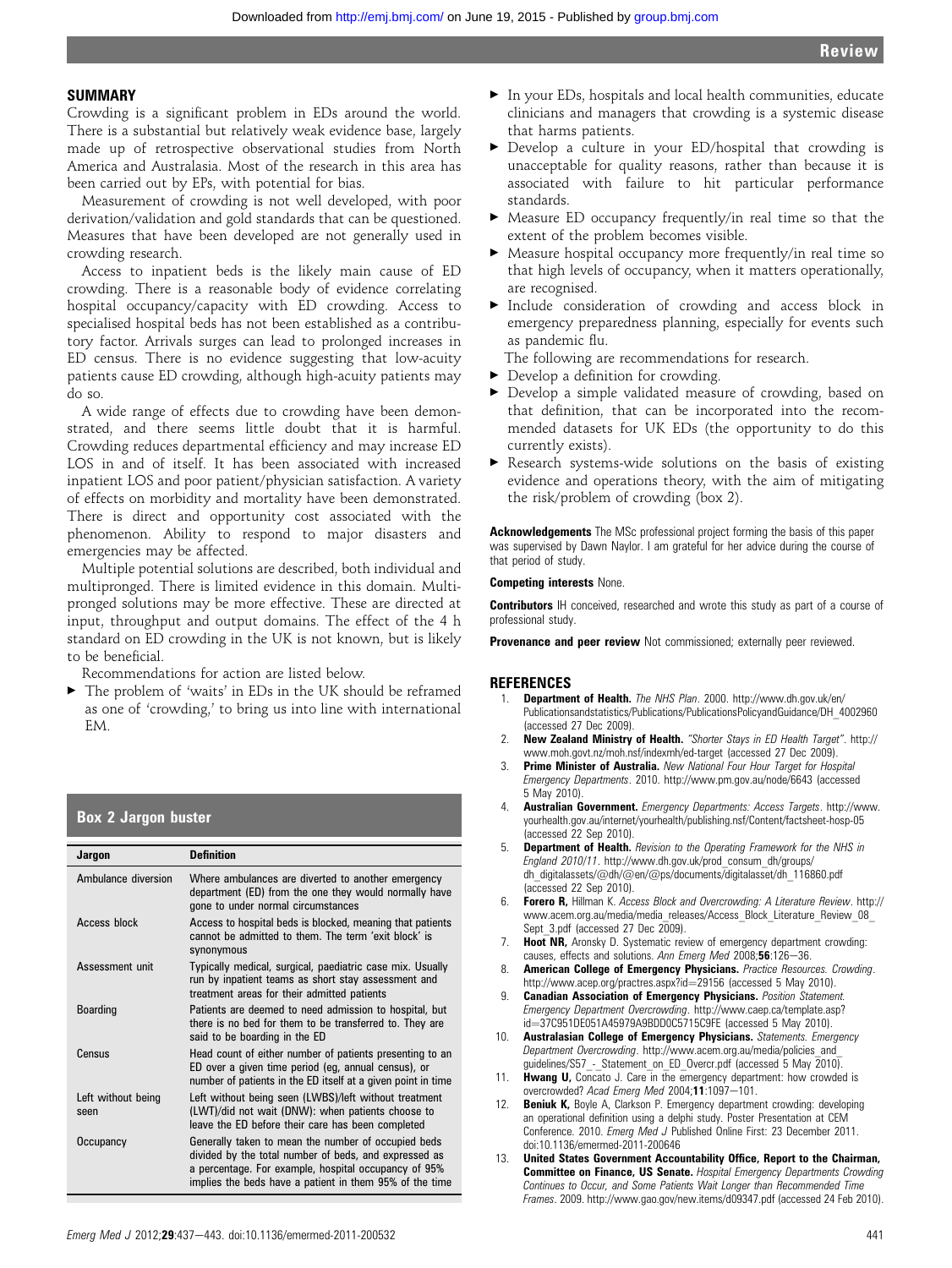## Review

- 14. Canadian Agency for Drugs and Technology in Health. Frequency, Determinants, and Impact of Overcrowding in Emergency Departments in Canada: A National Survey of Emergency Department Directors. 2006. http://www.cadth.ca/ media/pdf/320c\_Overcrowding\_tr\_e\_no-appendices.pdf (accessed 24 Feb 2010).
- 15. Richardson D. 2009 Access Block Point Prevalence Survey. 2009. http://www. acem.org.au/media/Access\_Block\_Update\_2009-2\_201109\_.pdf (accessed 5 May 2010).
- 16. **Department of Health.** Accident and Emergency. Total Time Spent in A&E. http:// www.dh.gov.uk/en/Publicationsandstatistics/Statistics/ Performancedataandstatistics/AccidentandEmergency/DH\_079085 (accessed 22 Sep 2010).
- 17. Locker TE, Mason SM. Are these emergency department performance data real? Emerg Med J 2006;23:558-9.
- 18. NHS information centre. Accident and Emergency Provisional Quality Indicators. http://www.ic.nhs.uk/statistics-and-data-collections/hospital-care/accident-andemergency-hospital-episode-statistics-hes/provisional-accident-and-emergencyquality-indicators-for-england-experimental-statistics-by-provider-for-april-2011 (accessed 30 Sep 2010).
- 19. Flottemesch TJ, Gordon BD, Jones SS. Advanced statistics. Developing a model of emergency department census and defining operational efficiency. Acad Emerg  $Med$  2007;14:799-809.
- 20. Fatovich DM, Hirsch RL. Entry overload, emergency department overcrowding, and ambulance bypass. Emerg Med J 2003;20:406-9.
- 21. **Spirulvis P,** Grainger S, Nagree Y. Ambulance diversion is not associated with low acuity patients attending Perth metropolitan emergency departments. Emerg Med Australas  $2005:17:11-15$ .
- 22. Schull MW, Kiss A, Szalia JP. The effect of low-complexity patients on emergency department waiting times. Ann Emerg Med 2007;49:257-64.
- 23. **Asaro PV,** Lewis LM, Boxerman SB. The impact of input and output factors on emergency department throughput. Acad Emerg Med 2007;14:235-42.
- 24. Harris A, Sharma A. Access block and overcrowding in emergency departments: an empirical analysis. Emerg Med J 2010;27:508-11
- 25. Cooke MW, Wilson S, Halsall J, et al. Total time in English accident and emergency departments is related to bed occupancy. Emerg Med J  $2004:21:575-6.$
- 26. Dunn R. Reduced access block causes shorter emergency department waiting times: an historical control observational study. Emerg Med (Fremantle)  $2003; 15:232 - 8.$
- 27. Schull MJ, Szalai JP, Schwartz B, et al. Emergency department overcrowding following systematic hospital restructuring: trends at twenty hospitals over ten vears. Acad Emerg Med 2001:11:1037-43.
- 28. Forster AJ, Stiell I, Wells G, et al. The effect of hospital occupancy on emergency department length of stay and patient disposition. Acad Emerg Med  $2003:10:127-33.$
- 29. **Fatovich DM,** Nagree Y, Sprivulis P. Access block causes emergency department overcrowding and ambulance diversion in Perth, Western Australia. Emerg Med J  $2005:22:351 - 4$
- 30. Rathlev NK, Chessare J, Olshaker J, et al. Time Series analysis of variables associated with daily mean emergency department length of stay. Ann Emerg Med 2007:49:265-71.
- 31. Thomas J, Cheng N. The Effect of a holiday service reduction period on a hospital's emergency department access block. Emerg Med Australas 2007;19:136-42.
- 32. Lucas R, Farley H, Twanmoh J, et al. Emergency department patient flow: the influence of hospital census variables on emergency department length of stay. Acad Emerg Med 2009;16:597-602.
- 33. Hillier DF, Parry GJ, Shannon MW, et al. The effect of hospital bed occupancy on throughput in the pediatric emergency department. Ann Emerg Med 2009;53:767-76.
- 34. **Sprivulis PC,** Da Silva JA, Jacobs IG, et al. The association between hospital overcrowding and mortality among patients admitted via Western Australia emergency departments. Med J Aust 2006;184:208-12.
- 35. Steele R, Kiss A. EMDOC (Emergency Department Overcrowding) Internet-based safety net research.  $J$  Emerg Med 2008;35:101-17.
- 36. **Davis B,** Sullivan S, Levine A, et al. Factors affecting ED length of stay in surgical critical care units. Am J Emerg Med 1995;13:495-500.
- 37. McConnell KJ, Richards C, Daya M, et al. Effect of increased ICU capacity on emergency department length of stay and ambulance diversion. Ann Emerg Med  $2005;45:471-8.$
- 38. Bazarian JJ, Schneider SM, Newman VJ, et al. Do admitted patients held in the emergency department impact the throughput of treat and release patients? Acad Emerg Med 1996:3:1113-18.
- 39. Richardson D. Association of access block with decreased ED performance. Acad Emerg Med 2001; $8:575-6$ .
- 40. Liu S, Hobgood C, Brice JH. Impact of critical bed Status on emergency department patient flow and overcrowding. Acad Emerg Med 2003;10:382-5.
- 41. **Timm NL, Ho ML, Luria JW. Pediatric emergency department overcrowding and** impact on patient flow. Acad Emerg Med 2008;15:832-7.
- 42. McCarthy ML, Zeger SL, Ding R, et al. Crowding delays treatment and lengthens emergency department length of stay, even among high acuity patients. Ann Emerg Med 2009;54:492-503.e4.
- 43. **Gilligan P,** Winder S, Singh I, et al. The boarders in the emergency department study. Emerg Med J 2007;25:265-9.
- 44. **Richardson DB.** The access-block effect: relationship between delay to reaching an inpatient bed and inpatient length of stay. Med  $J$  Aust 2002;177:492-5.
- 45. Liew D, Kennedy MP. Emergency department length of stay independency predicts excess inpatient length of stay. Med J Aust 2003;179:524-6.
- 46. Krochmal P, Riley TA. Increased health care costs associated with ED overcrowding. Am J Emerg Med  $1994;$ **12**:265-6.
- 47. Eckstein M, Chan LS. The effect of emergency department overcrowding on paramedic ambulance availability. Ann Emerg Med 2004;43:100-5.
- 48. **Bayley MD,** Schwartz JS, Shofer FS, et al. The financial burden of emergency department congestion and hospital crowding for chest pain patients awaiting admission. Ann Emerg Med 2005;45:110-17.
- 49. Falvo T, Grove L, Stachura R, et al. The opportunity loss of boarding admitted patients in the emergency department. Acad Emerg Med 2007;14:332-7.
- Lucas R, Farley H, Twanmoh J, et al. Measuring the opportunity loss of time spent boarding admitted patients in the emergency department: a multihospital analysis. J Healthc Manag 2009;54:117-24.
- 51. Stuart P. A casemix model for estimating the impact of access block on the emergency department. Emerg Med Australas 2004;16:201-7.
- 52. Weiss SJ, Ernst AA, Derlet R, et al. Relationship between the National ED Overcrowding Scale and the number of patients who leave without being seen in an academic ED. Am J Emerg Med 2005;23:288-94.
- 53. Poveloi SK, Quinn JV, Kramer NR. Factors associated with patients who leave without being seen. Acad Emerg Med 2005;12:232-6.
- Veith TL, Rhodes KV. The effect of crowding on access and quality in an academic ED. Am J Emerg Med 2006: $24:787-94$ .
- 55. Wellstood K, Wilson K, Eyles J. "Unless you went in with your head under your arm" Patient perceptions of emergency room visits. Soc Sci Med 2005;61:2363-73.
- 56. Pines JM, Garson C, Baxt WG, et al. ED crowding is associated with variable perceptions of care compromise. Acad Emerg Med 2007;14:1176-81.
- 57. **Gilligan P,** Gupta V, Singh I, et al. Why are we waiting? A study of the patients perspectives about their protracted stays in the emergency department. Ir Med J  $2007;100:627-9.$
- 58. Pines JM, Iyer S, Disbot M, et al. The effect of emergency department crowding on patient satisfaction for admitted patients. Acad Emerg Med 2008:15:825-31.
- 59. Crook HD, Taylor DM, Pallant JF, et al. Workplace factors leading to planned reduction of clinical work among emergency physicians. Emerg Med Australas  $2004;16:28-34.$
- 60. Rondeau KV, Francescutti LH. Emergency department overcrowding: the impact of resource scarcity on physician job satisfaction. J Healthc Manag  $2005:50:327 - 40$
- 61. Hwang U, Richardson LD, Sonuyi TO, et al. The effect of emergency department crowding on the management of pain in older adults with Hip Fracture. J Am Geriatr Soc 2006;54:270-5.
- 62. Pines JM, Hollander JE. Emergency department crowding is associated with poor care for patients with severe pain. Ann Emerg Med 2008;51:1-7.
- 63. Hwang U, Richardson L, Livote E, et al. Emergency department crowding and decreased quality of pain care. Acad Emerg Med 2008;15:1248-55.
- 64. **Mills AM,** Shofer FS, Chen EH, et al. The association between emergency department crowding and analgesia Administration in acute Abdominal pain patients. Acad Emerg Med  $2009;$ 16:603-8.
- 65. Chu K, Brown A. Association between access block and time to parenteral opioid analgesia in renal colic. A pilot study. Emerg Med Australas 2009;21:38-42
- 66. Schull MJ, Morrison LJ, Vermeulen M, et al. Emergency department overcrowding and ambulance transport delays for patients with chest pain. CMAJ  $2003:168:277-83.$
- 67. Pham JC, Patel R, Millin MG, et al. The effects of ambulance diversion: a comprehensive review. Acad Emerg Med 2006;13:1220-7.
- 68. Pines J, Localio AR, Hollander J, et al. The impact of emergency department crowding measures on time to antibiotics for patients with community acquired pneumonia. Ann Emerg Med 2007;50:510-16.
- 69. Fee C, Weber EJ, Maak CA, et al. Effect of emergency department crowding on time to antibiotics in patients with community acquired pneumonia. Ann Emerg Med  $2007;50:501-9.$
- 70. **Carr BG,** Kaye AJ, Wiebe DJ, et al. Emergency department length of stay: a major risk factor for pneumonia in Intubated trauma patients. J Trauma 2007;63:9-12.
- 71. Schull MJ, Vermeulen M, Slaughter G, et al. Emergency department crowding and thrombolysis delays in acute Myocardial Infarction. Ann Emerg Med 2004;44:577-85.
- 72. **Diercks DB,** Roe MT, Chen AY. Prolonged emergency department stays of non-ST-Segment-elevation myocardial infarction patients are associated with worse adherence to the American College of Cardiology/American Heart Association guidelines for management and increased adverse events. Ann Emerg Med 2007:50:489-96.
- 73. Pines JM, Pollack CV Jr, Diercks Db, et al. An association between emergency department crowding and adverse cardiovascular outcomes in patients with chest pain. Acad Emerg Med 2009;16:617-25.
- 74. Richardson D, McMahon KL. Emergency department access block occupancy predicts delay to surgery in patients with fractured neck of femur. Emerg Med Australas 2009:21:304-8.
- 75. Hong YC, Chou MH, Liu EH, et al. The effect of prolonged ED stay on outcome in patients with necrotizing fasciitis. Am J Emerg Med 2009;27:385-90.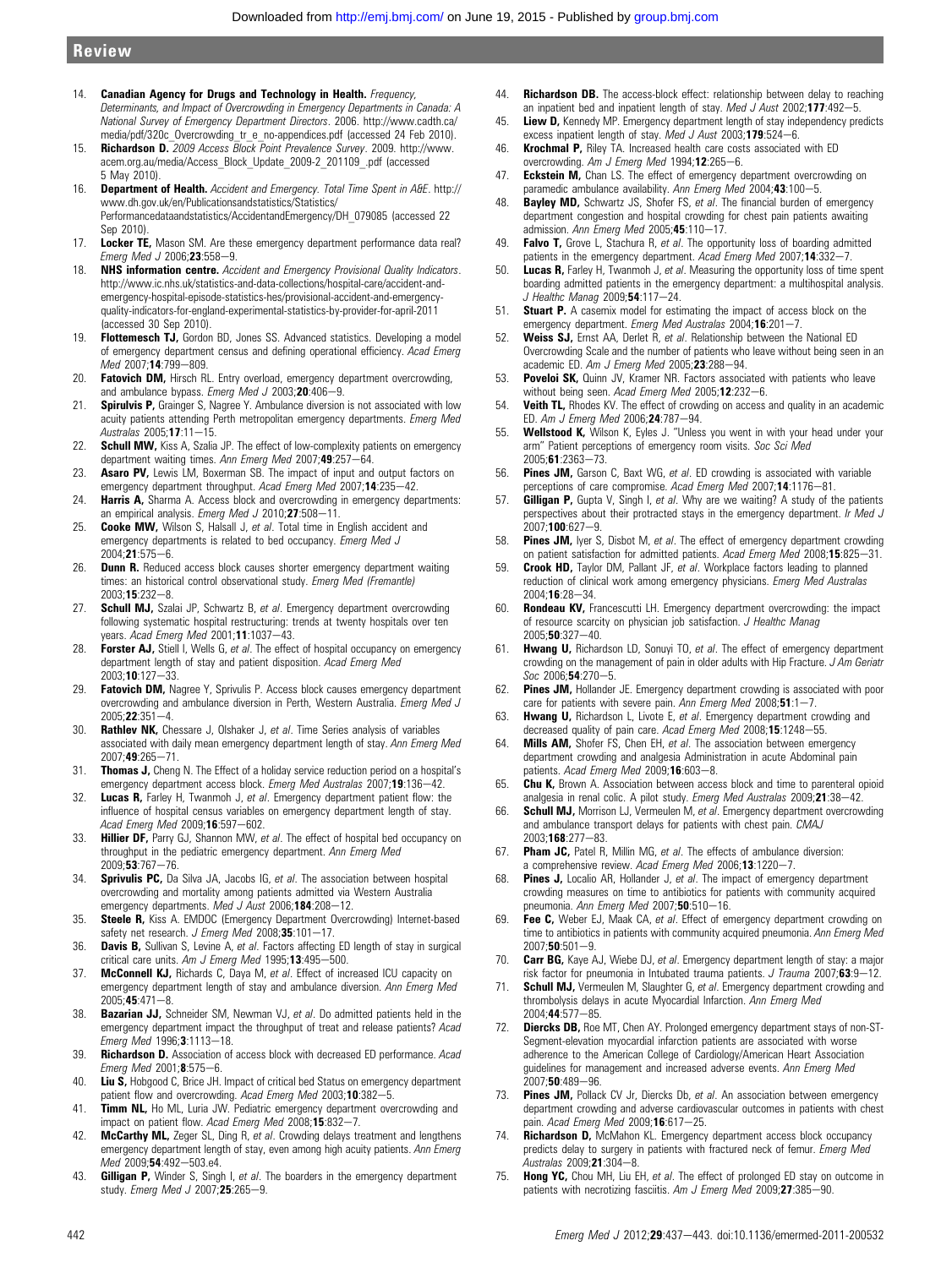- 76. **Richardson D.** Increase in patient mortality at 10 days associated with emergency department overcrowding. Med J Aust 2006;184:213-16.
- 77. **Shenoi RP,** Ma L, Jones J, et al. Ambulance diversion as a proxy for emergency department crowding: the effect on pediatric mortality in a metropolitan area. Acad Emerg Med 2009:16:116-23.
- 78. Fatovich DM. Effect of ambulance diversion on patient mortality: how access block can save your life. Med J Aust 2005;183:672-3.
- 79. **Bernstein SL,** Aronsky D, Duseja R, et al. The effect of emergency department crowding on clinically orientated outcomes. Acad Emerg Med  $2008;16:1-10.$
- 80. **Cooke M,** Fisher J, Dale J. Reducing Attendances and Waits in Emergency Departments. 2004. http://www.sdo.nihr.ac.uk/projdetails.php?ref=08-1204-029 (accessed 18 Aug 2010).
- 81. **Bond K,** Ospina MB, Blitz S, et al. Interventions to Reduce Crowding in Emergency Departments. 2006. http://www.cadth.ca/index.php/en/hta/reports-publications/ search/publication/621 (accessed 18 Jul 2010).
- 82. **Cameron P,** Scown P, Campbell D. Managing access block. Aust Health Rev 2002:25:59-68.
- 83. **Burns CM,** Bennett CJ, Myers CT, et al. The use of cusum analysis in the early detection and management of hospital bed occupancy crises. Med J Aust  $2005:183:291 - 4$
- 84. Yancer DA, Fishee D, Cole H, et al. Managing capacity to reduce emergency department overcrowding and ambulance diversions. Jt Comm J Qual Patient Saf 2006;32:239-45.
- 85. **Munro J.** Mason S. Nicholl J. Effectiveness of measures to reduce emergency department waiting times: a natural experiment. *Emerg Med J* 2006;23:35-9.
- 86. **Cameron PA,** Kennedy MP, McNeil JJ. The effects of bonus payments on emergency service performance in Victoria. Med J Aust 1999;171:243-6.
- 87. **Derlet RW,** Nishio D, Cole L, et al. Triage of patients out of the emergency department; three year experience. Am  $\tilde{J}$  Emerg Med 1992;10:195-9.
- 88. Washington DL, Stevens CD, Shekelle PG, et al. Next day care for emergency department users with non acute conditions. Ann Intern Med 2002;137:707-14.
- 89. Diesburg-Stanwood A, Scott J, Oman K, et al. Nonemergency ED patients referred to community resources after medical screening examination: characteristics, medical condition after 72 hours, and use of follow-up services. J Emerg Nurs 2004;30:312-17.
- 90. Nash K, Nguyen H, Tillman M. Using medical screening examinations to reduce emergency department overcrowding. J Emerg Nurs 2009;35:109-13.
- 91. **Lagoe RJ,** Jastremski MS. Relieving overcrowded emergency departments through ambulance diversion. Hosp Top 1990;68:23-7.
- 92. **Proudlove NC,** Gordon K, Boaden R. Can good bed management solve the overcrowding in accident and emergency departments. Emerg Med J 2003;20:149-55.
- 93. Sinreich D, Marmor Y. Ways to reduce patient turnaround time and improve service quality in emergency departments. J Health Organ Manag  $2005:19:88 - 105$
- 94. Gorelick MH, Yen K, Yun H. The effect of in room registration on emergency department length of stay. Ann Emerg Med 2005;45:128-33.
- 95. Takakuwa KM, Shofer FS, Abbuhl SB. Strategies for dealing with emergency department overcrowding: a one-year study on how bedside registration affects patient throughput times. J Emerg Med 2006;32:337-42.
- 96. Holroyd BR, Bullard MJ, Latoszek K, et al. Impact of a triage liaison physician on emergency department throughput: a randomized controlled trial. Acad Emerg Med 2007:14:702-8.
- 97. Lewandrowski K. How the clinical laboratory and the emergency department can work together to move patients through quickly. Clin Leadersh Manag Rev  $2004$  18:155-9.
- 98. Singer AJ, Viccellio P, Thorde HC Jr, et al. Introduction of a stat laboratory reduces emergency department length of stay. Acad Emerg Med 2008;15:324-8.
- 99. **Storrow AB,** Zhou C, Gaddis G, et al. Decreasing Lab turnaround time improves emergency department throughput and decreases emergency medical services diversion: a simulation model. Acad Emerg Med 2008;15:1130-5.
- 100. King DL, Ben-Tovim DI, Bassham J. Redesigning emergency department patient flows: application of Lean Thinking to health care. Emerg Med Australas  $2006$ : 18:391-7
- 101. **Miro 0,** Sanchez M, Espinosa G, et al. Analysis of patient flow in the emergency department and the effect of an extensive reorganization. Emerg Med J  $2003:20:143-8.$
- 102. Thornton V, Hazell W. Junior Doctor Strike Model of Care: reduced access block and predominant Fellow of the Australasian College for Emergency Medicine staffing improves emergency department performance. Emerg Med Australas  $2008:20:425 - 30$
- 103. Boyle AA, Robinson SM, Whitwell D, et al. Integrated hospital emergency care improves efficiency. Emerg Med J 2008;25:78-82.
- 104. **Bazzoli GJ,** Brewster LR, Liu G, et al. Does U.S. hospital capacity need to be expanded? Health Aff 2003; $22:40-54$ .
- 105. Khare R, Powell E, Reinhardt G, et al. Adding more beds to the emergency department or reducing admitted patient boarding times: which has a more significant influence on emergency department congestion? Ann Emerg Med 2009:53:575-85.
- 106. Han JH, Zhou C, France DJ, et al. The effect of emergency department expansion on emergency department overcrowding. Acad Emerg Med 2007:14:338-43.
- 107. Viccellio A, Santora C, Singer AJ, et al. The association between transfer of emergency department boarders to inpatient hallways and mortality. A 4 year experience. Ann Emerg Med 2009;54:487-91.
- 108. **Hung GR,** Kissoon N. Impact of an observation unit and an emergency departmentadmitted patient transfer mandate in decreasing overcrowding in a pediatric emergency department. A discrete event simulation exercise. Pediatr Emerg Care  $2009:25:160-3.$
- 109. **Quinn JV,** Mahadevan SV, Eggers G, et al. Effects of implementing a rapid admission policy in the ED.  $\overline{Am}$  J Emerg Med 2007;25:559-63.
- 110. **Gilligan P,** O'Kelly P, Hegarty D, et al. The Transit/admission Lounge study. Ir Med  $J2009:102:19-21$
- 111. Gomez-Vaquero C, Soler AS, Pastor AJ, et al. Efficacy of a holding unit to reduce access block and attendance pressure in the emergency department. Emerg Med J  $2009:26:571-2$
- 112. Moloney ED, Bennett K, O'Riordan D, et al. Emergency department census of patients awaiting admission following reorganization of an admissions process. Emerg Med J 2006;23:363-7.
- 113. Kelen G, Scheulen JJ, Hill P. Effect of an emergency department (ED) managed care unit on ED overcrowding and emergency medical services diversion. Acad Emerg Med  $2001;8:1095-100$ .
- 114. Frank R, Fawcett L, Emmerson B. Development of Australia's first psychiatric emergency centre. Australas psychiatry 2005;13:266-72.
- 115. Department of Health. Hospital Activity Statistics. http://www.performance.doh. gov.uk/hospitalactivity/ (accessed 21 Aug 2010).
- 116. Slack N, Chambers S, Johnston R.Operations Management. 4th edn. Harlow, UK: Pearson Education Ltd, 2004;399.
- 117. Morris Z, Boyle A, Beniuk K, et al. Emergency department crowding: Towards an agenda for evidence-based intervention. Emerg Med J. Published Online First: 7 June 2011. doi:10.1136/emj.2010.107078.
- 118. **Department of Health.** Age Clinical Quality Indicators: Implementation Guidance and Data Definitions. http://www.dh.gov.uk/en/Publicationsandstatistics/ Publications/PublicationsPolicyAndGuidance/DH\_122868 (accessed 30 Sep 2010).